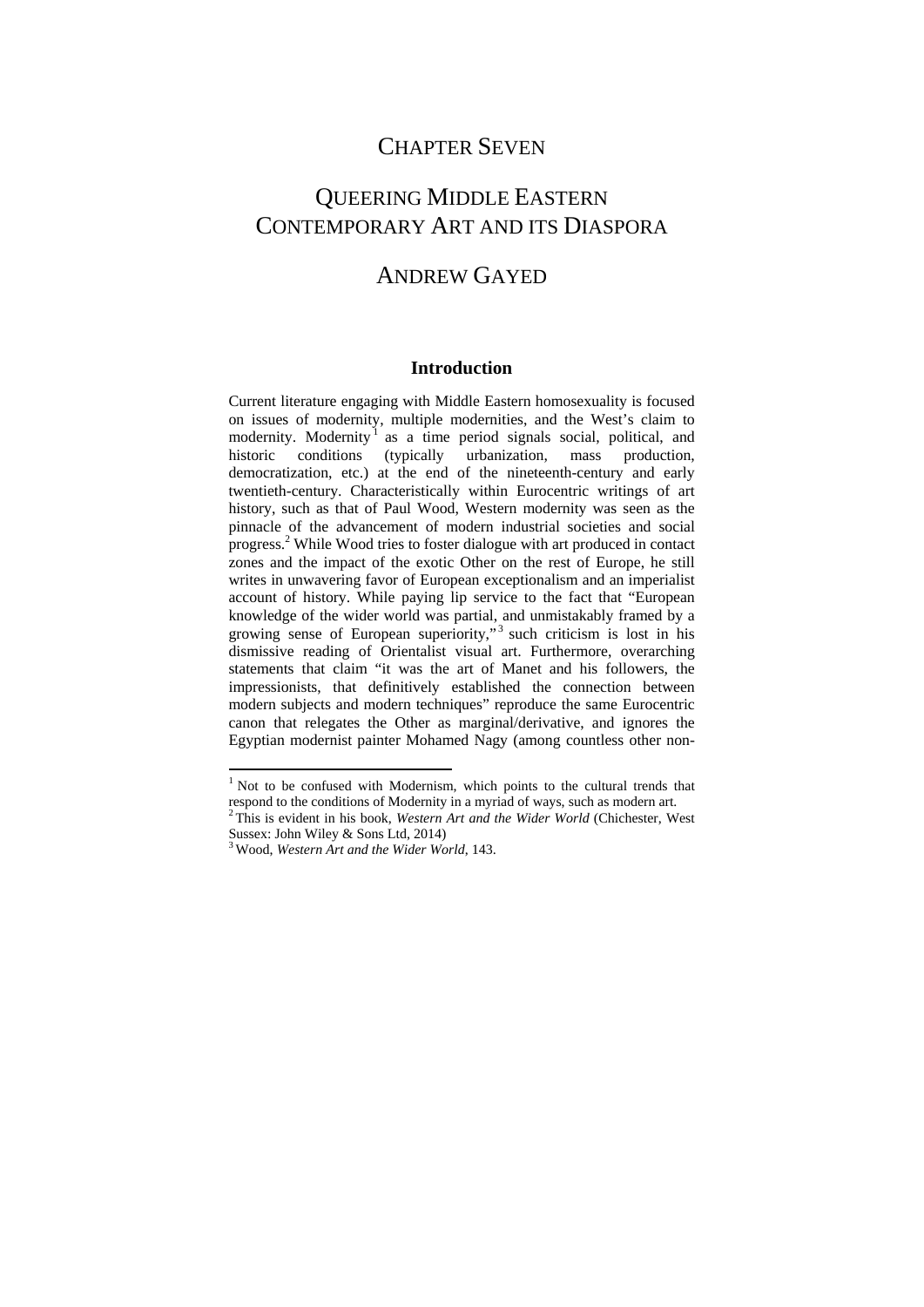Western artists) who visited impressionist painter Manet in Giverny in 1918, and later exhibited in the Paris Salon.<sup>4</sup>

Scholars such as Walter Mignolo, Irene Silverblatt, and Sonia Saldivar-Hull are but a few who question this new imperial structure of power, and examine how modernity can be used to colonize social and cultural practices in the name of Western advancement. They argue that modernity was formed by European philosophers, academics, and politicians, and that modernity involves the colonization of time and space in order to create a border in relation to a self-determining Other and its own European identity. In this way, Europeans colonized the world and built on the ideas of Western civilization and modernity as the endpoints of historical time, and Europe as the center of the world.<sup>5</sup> Mignolo also goes as far to say that coloniality<sup>6</sup> is constitutive of modernity, and there is no modernity without coloniality.<sup>7</sup> Ultimately, the literature on Arab sexualities contends that the West created a discourse around sexuality that the Middle East never had, leading to the notion of homocolonialism, imperialist ideologies in the name of sexual tolerance. As a push against colonial forces and imperialism, homosexuality in the Middle East was then made into an illegal identity category, an identity category that, I argue, did not exist prior to this increased contact with Western explorers and travelers.

### **Modernity as Imperialism**

With scholars unpacking the impacts of Western Modernity and its legacy,<sup>8</sup> much attention is given to issues of language and translation—so simply "speaking" about Arab homosexuality has its pitfalls. For example, the Arabic word for sex, *jins*, appeared sometime in the early twentieth

 $\overline{a}$ 

<sup>4</sup> Saeb Eigner and Zaha Hadid, *Art of the Middle East: Modern and Contemporary Art of the Arab world and Iran* (London: Merrell, 2010), 19. 5 Walter Mignolo, *The Darker Side of Western Modernity: Global Futures,* 

*Decolonial Options* (Durham: Duke University Press, 2011).

 $6$  This is a term that Mignolo uses in his writing, and signals modernity's elaborate façade of "civilizing" as its necessary foundation in the terror-logic of imperial rule. See Mignolo, *The Darker Side of Western Modernity*, x. 7

 $<sup>7</sup>$  Ibid., 3.</sup>

<sup>&</sup>lt;sup>8</sup> Kathryn Babayan, Afsaneh Najmabadi, Dina Al-Kassim, Valerie Traub, Rahman Momin, Joseph Massad, Samar Habib, and Jocelyn Scarlet are only a handful of scholars working to unpack the baggage of Western modernity and its colonial implications. Further discussions on the colonial models, with which they engage, are included in my literature review at the onset of this chapter.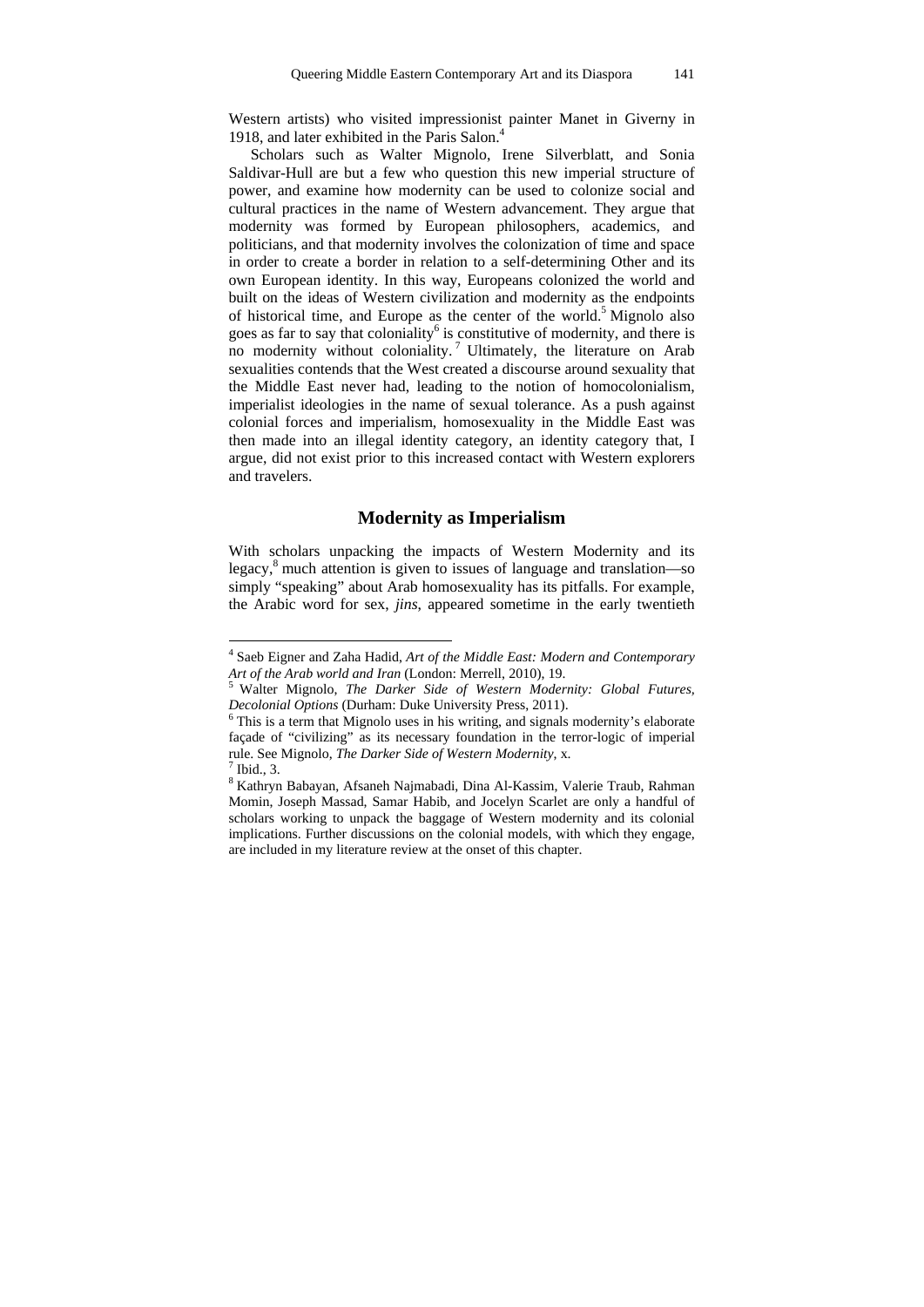century and held the meaning of both biological sex and national origin.<sup>9</sup> The word, derived from the Greek *genus*, had existed in Arabic since ancient times, holding biological meanings of *type*, *kind*, and ethnolinguistic origins. As late as 1870, its connotations of sex and nationalism had not yet come into usage.  $^{10}$  Similarly, in the 1950s, translators of Freud coined the non-specific term for sexuality, *jinsiyyah*, which also means *nationality* and *citizenship*. Here, post-contact and under the auspices of colonialism, we see how the Arabic language changed to include sexuality discourses *as a part of* identity discourses, many times indistinguishable from one another. The conflation of sex, sexuality, nationality, and biology introduces an identity discourse that did not exist in the Arabic language prior to the late nineteenth century. This marks a significant shift in local identity scripts being colonized by Western modernity narratives, erasing with it the previously fluid gender norms. This is relevant when looking at surviving Middle Eastern and later Islamic literature from the fourth to thirteenth centuries that narrate examples of homosocial relations and gay desire, none of which illustrates "gay" as existing as a stable identity. Discussing the homoerotic liaisons between the Mamluk elite in late-medieval Egypt and Syria, Everett Rowson states that the public expression of homoerotic sentiments (especially in poetry) was fully sanctioned by Islamic societies both before and during the Mamluk period of the thirteenth and fourteenth centuries, but too-public homosexual behavior was not condoned.<sup>11</sup> Likewise. Traub illustrates that Arab-Islamic texts speak frequently of the androgynous beauty of beardless boys and explicitly about anal intercourse and fellatio<sup>12</sup>

 $\overline{a}$ <sup>9</sup> *Jins'* connotation with nationalism, as I am using it here, did not come into usage until the era of Western modernity. It is worth noting, however, that the etymology of the term draws biological and taxonomical relations to species, origin, sort, and kind. Nationalism in the more contemporary notion of national identity is the later

meaning of *jins* and came to be incorporated during this time period.<br><sup>10</sup> Joseph Massad, "Re-Orienting Desire: The Gay International and the Arab World," *Public Culture* 14, no. 2 (2002): 371.

<sup>&</sup>lt;sup>11</sup> Everett Rowson, "Homoerotic Lisaisons among the Mamluk Elite in Late Medieval Egypt and Syria," in *Islamicate Sexualities: Translations Across Temporal Geographies of Desire*, ed. Kathryn Babayan and Afsaneh Najmabadi (Cambridge, MA: Center for Middle Eastern Studies of Harvard University, 2008), 204-238.

<sup>&</sup>lt;sup>12</sup> Valerie Traub, "The Past is a Foreign Country? the Times and Spaces of Islamicate Sexuality Studies," in *Islamicate Sexualities: Translations Across Temporal Geographies of Desire*, ed. Kathryn Babayan and Afsaneh Najmabadi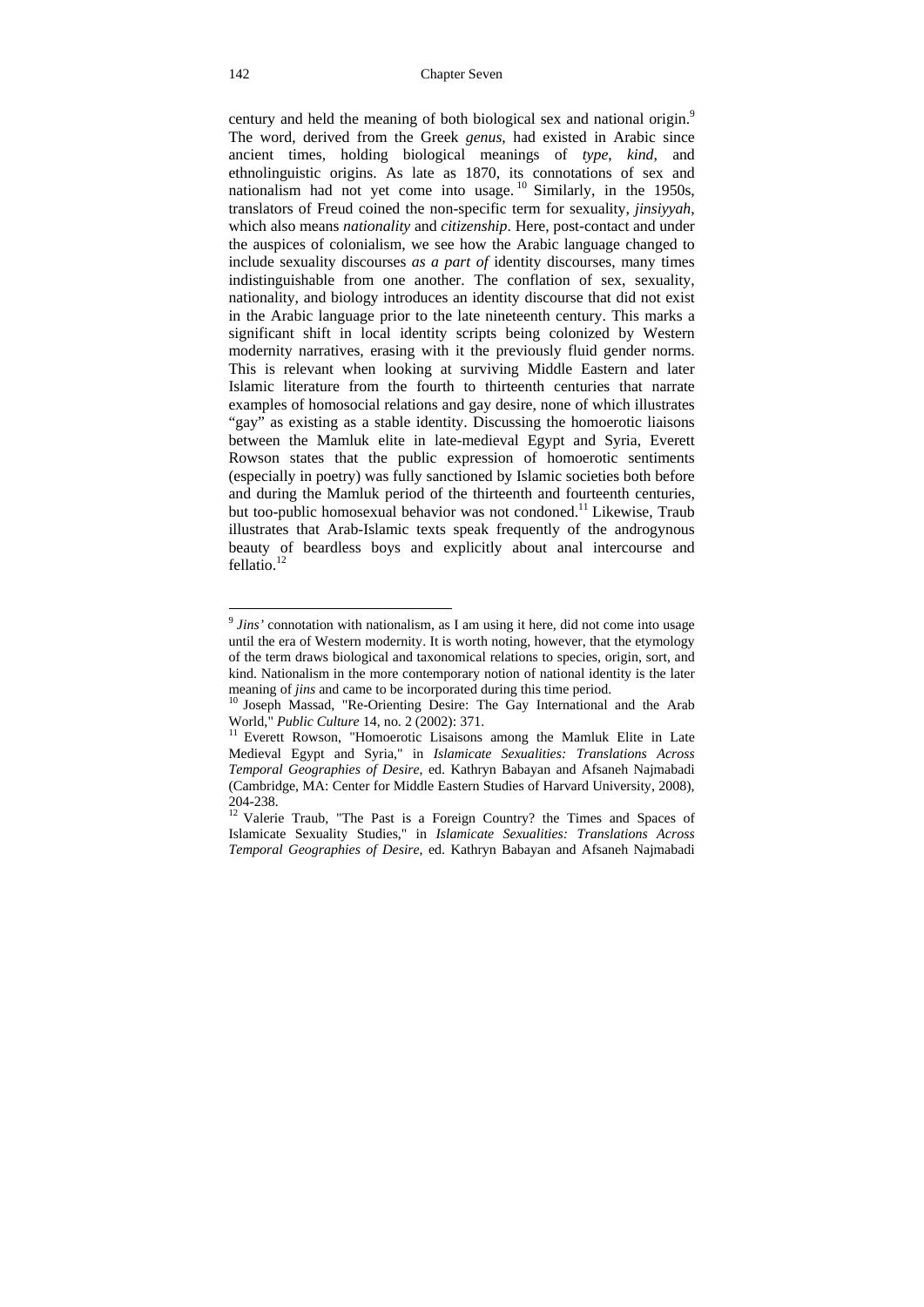In establishing the complexities of terming a historically Arab homosexuality, even the term *Middle East* becomes highly problematic as we try to decolonize identity narratives, for the term was a geopolitical and military description coined by European cartographers at the turn of the twentieth century amid the rise of oil explorations. 13 The issue then becomes, *how can we speak about a homosexuality that did not exist as an identity, about a place that is colonially termed, and in a language created to stabilize unstable Arab sexualities?*

Given the colonial hangovers of modernity narratives discussed earlier, even notions of labeling are extraordinarily complicated when considering non-Western examples of homosocial couplings. As Tarik Bereket and Barry Adam's research on gay identities in Turkey contends, the contemporary concept of gay as a particularly generational and classed identity category, dependent on a certain social status and education level. However in MSM (male sex with men) relations, terms such as *active* and *passive* dictate how the individual performs his masculinity, and are more socially relevant categories at the local level.<sup>14</sup> These ideas of masculinity scripts are relatively in line with Judith Butler's notion of performativity, reiterating a type of masculinity that serves to define an identity as either active or passive; the passive subject refuses to take on the active image of the hyper-masculinized, as it conflicts with his identity script as passive. The subtle signs exchanged between an *active* and *passive* individual in public and social settings are an example of the codification present in some Youssef Nabil's photographs. Accordingly in this chapter, I aspire to uncover the visual language that speaks about local sexuality scripts to both the Arab world and the diasporic community in North America, a language that can help navigate these murky waters of subtlety and codification.

#### **Codification and Subtlety**

While elsewhere I have examined Youssef Nabil's photographs in the context of nationalism, exile, migration and diaspora, I intend to focus this

 $\overline{a}$ 

<sup>(</sup>Cambridge, MA: Center for Middle Eastern Studies of Harvard University, 2008), 24.

<sup>13</sup> Kathryn Babayan and Afsaneh Najmabadi, *Islamicate Sexualities: Translations Across Temporal Geographies of Desire* (Cambridge, MA: Center for Middle Eastern Studies of Harvard University: Distributed by Harvard University Press, 2008), ix.

<sup>&</sup>lt;sup>14</sup> Tarik Bereket and Adam Barryd, "The Emergence of Gay Identities in Contemporary Turkey," *Sexualities* 9, no. 2 (2006): 131-151.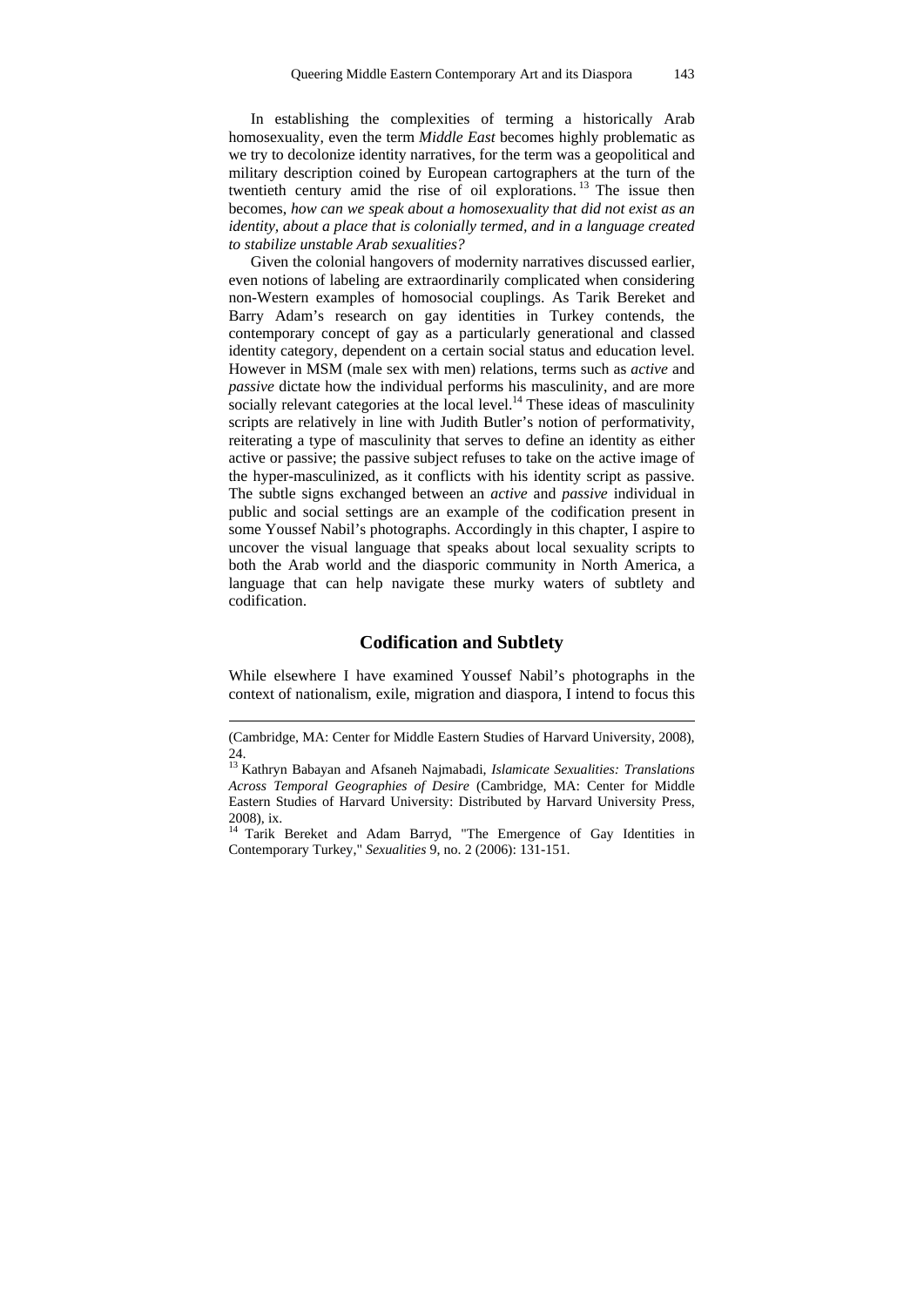analysis on a series of seemingly homoerotic and subversive photographs that transcend our current understanding of Middle Eastern sexuality. This discussion will focus on Arab homosexualities in terms of desire and alternative masculinities rather than Western notions of homosexuality predicated in "born this way" campaigns. These campaigns are not conducive to understanding broader issues of homocolonial discourses or how queer Arabs living in the West experience their sexuality. That said, I do not wish to reduce the Western model of homosexuality to an essentialist and colonial ruse. Western scholars, such as Judith Butler, argue that gendered identity is an ongoing performance rather than a predetermined genetic identity. It is important to understand here that neither model categorically fits the gendered or sexual identity of the diaspora, nor do they account for the cultural dichotomies negotiated by non-Western subjects in the West.

My intent is to engage with how the Middle Eastern diaspora in North America experiences the impact of homo-colonialism in a less historiographical discussion, and one more rooted in sociological ideas of gender, nationalism, and sexuality, as well as the triangulation of identity and oppression that could arise at their intersection.

In another article, *The Exilic Aesthetic,*15 I have outlined the formal elements Nabil employs in his artistic practice. His photographs, comprised of hand-tinted silver gelatin prints, become, once again, a site of relevance as we recount the history of photography and the effect of hand tinting on the reality of his photographs. Daguerreotypes amazed the world in the 1830s, but having images appear in full colour rather than the rich sepia tones of early photographs became inescapable. In response, photographers attempted to add colour by hand-tinting the developed photographic image in a series of "colourizing" techniques referred to as "overpainting." <sup>16</sup> These colourizing technologies and techniques were attempts to produce an image that best mimicked realism, and best created an authentic representation of reality. Thus far, I have argued that Youssef Nabil hand-paints his photographs to create an illusory realm within his

<sup>&</sup>lt;sup>15</sup> Andrew Gayed, "The Exilic Aesthetic: Articulations of Patriotism by the Expatriate," *Persona Journal, The Department of Theatre and Film Arts at the Superior School of Art in Portugal,* Experiments and Displacements 2, no. 1, (2014): 37-54. A revised version of this text can also be found in Andrew Gayed, "Nationalism, Migration and Exile: The Photographs of Youssef Nabil" (MA thesis, Carleton University, 2014).

<sup>&</sup>lt;sup>16</sup> Patsy G. Watkins, "The Painted Photograph, 1839-1914: Origins, Techniques, Aspirations," in *Journalism & Mass Communication Quarterly* 74, no. 1 (1997): 217.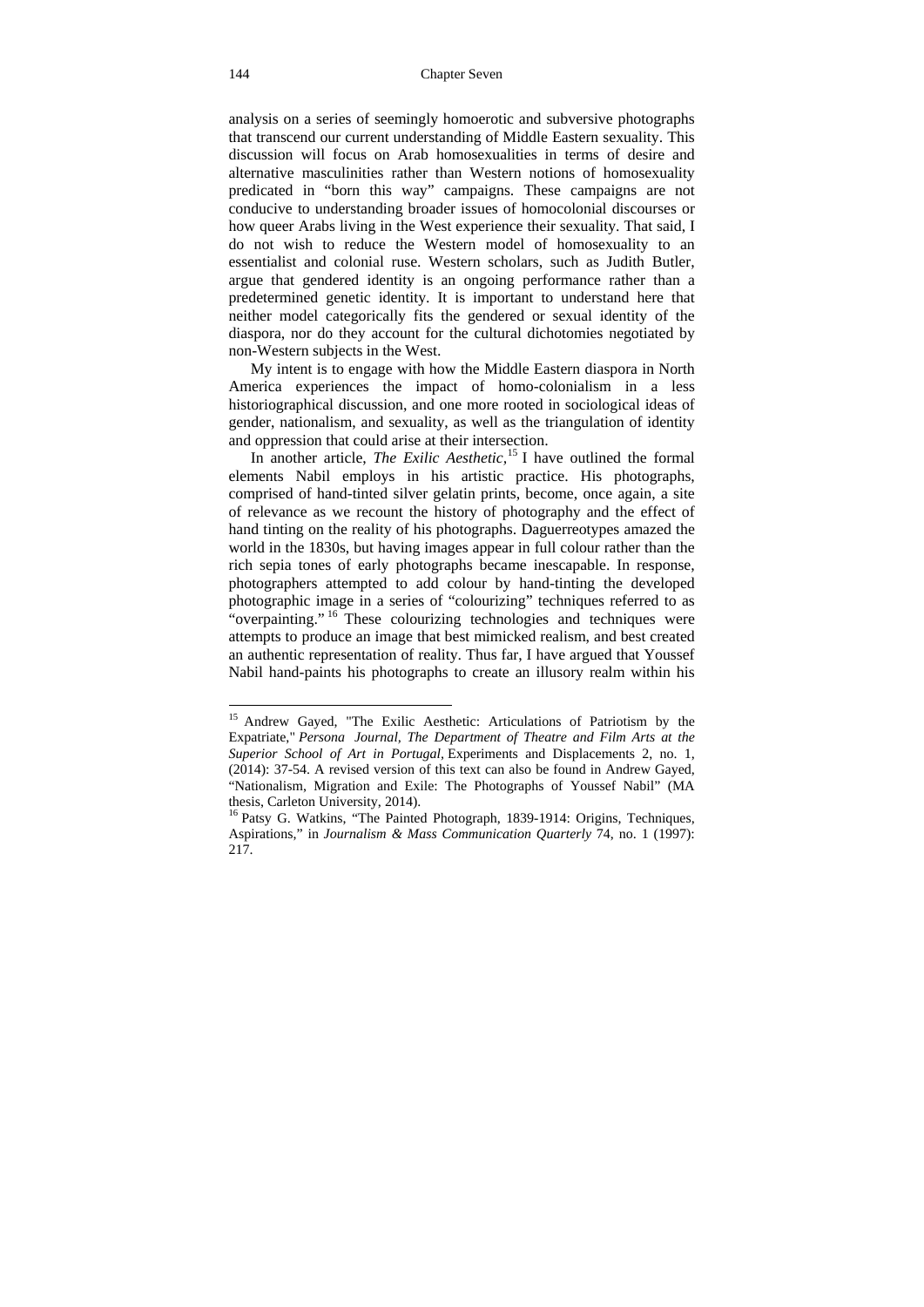photographs in a way to alter and control the representation of his identity. Though elsewhere I have already argued this contradictory use of handpainted photography as a method of manipulating personal images is a subversive way to interject lived experience, it is also a method of rewriting Western scripts of Modernity to introduce local narratives of Middle Eastern sexuality.

I begin this analysis with an artwork that references the history of Arab representation and homo-Orientalist imagery. This Orientalist method of representation depicts Arab men as sexually perverse and overly sexual, and seeks to establish their unstable identity categories. It is a method of representation, in which Arabs and Muslims can only be objects of European scholarship but never its subject or audience. In *Malik Sleeping, Paris, 2005,* <sup>17</sup> we have a post-Orientalist depiction of Malik, who functions as both the subject and object. Here, traditional depictions of the European odalisque are subverted and gender norms are also reimagined. The male figure is not nude, but his pants are suggestively lowered. His back faces the audience, which allows us to objectify him and penetrate him with our gaze. This passive pose is not in keeping with traditional depictions of men in the history of visual culture, in which men are usually dominantly placed in the frame and assert eye contact with the viewer. Here, this idea of subverting gendered expectations has parallels to the larger scope of Middle Eastern homosexual desire and the reconceptualization of sexual identity. As discussed previously in the case of Turkey, contemporary homosexual identity is *not* commonly labeled as gay identity; in fact, it is the *minority* of men who have sex with men that actually identify as gay. However, they have adopted *active* versus *passive* models of identity and masculinity, which manifest themselves in unspoken codes and signs. What I want to think about, then, is why this image is perceived as homoerotic. What is it about this man's manifestation of his masculinity that is not in keeping with Western notions of masculinity, which have a very specific history of the hypermasculine Marlborough Man and the cowboy genres of representation? Also, what deviation of masculinity is present here that re-codifies this male body as homoerotic? These are larger issues that I intend to address in future research projects, and only begin to address in this analysis.

With this codification of masculinity in mind, I would like to discuss the process of meaning-making in interpreting both masculinity and homosocial desire through Nabil's photographs. In *Ahmed in Djellabah,* 

<sup>&</sup>lt;sup>17</sup> Emin, Tracy, Youssef Nabil, Simon Njami, Mark Sealy, and Michael Stevenson, *Sleep in My Arms* (South Africa: Cape Town, 2007), 21.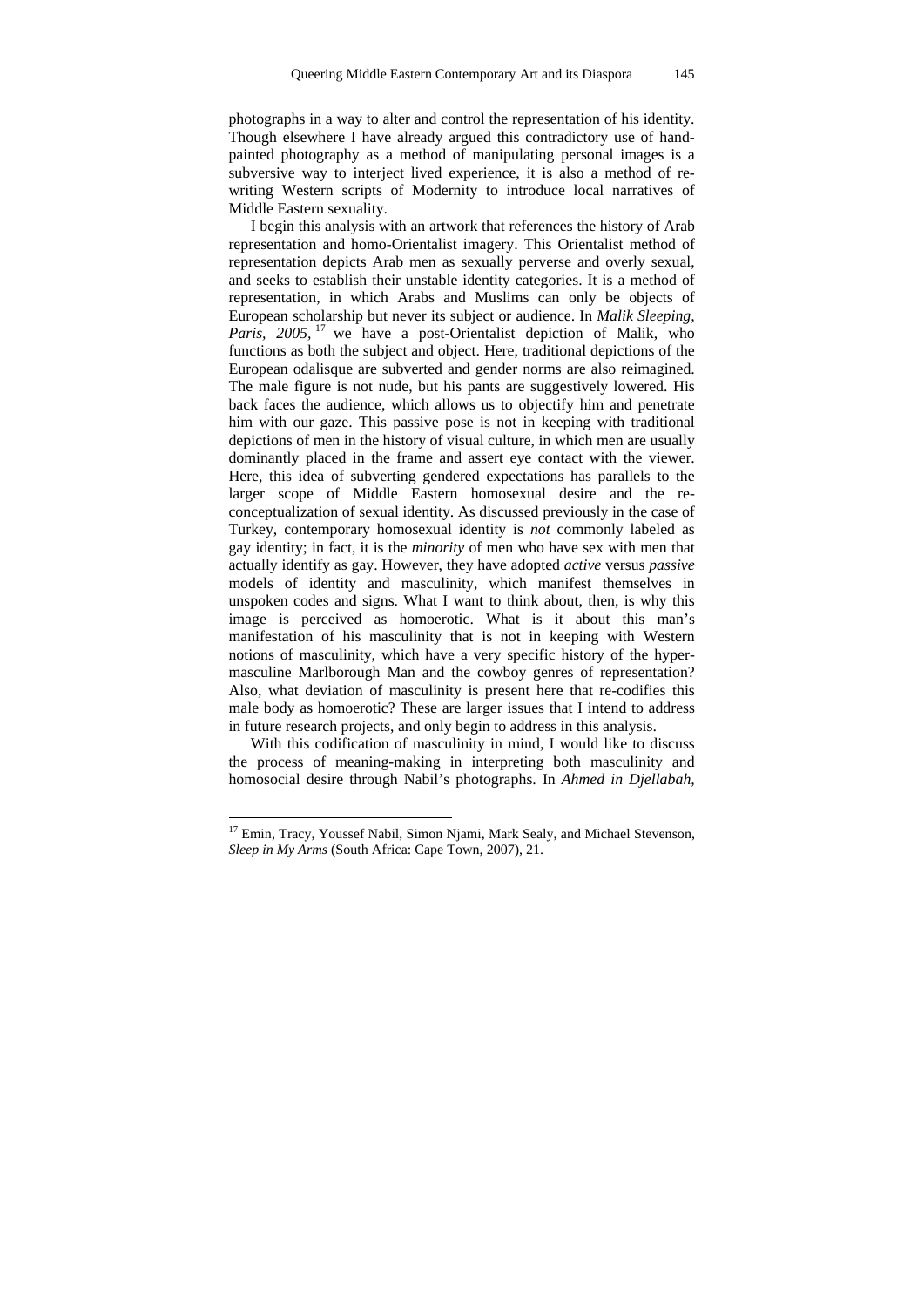#### 146 Chapter Seven

*New York, 2004*<sup>18</sup> and *Ali in Abaya, Paris, 2007,*19 we have two depictions of men: one wearing an *abbeya* (Ali), which is traditionally used in prayer, and the other a *gallabaya* (Ahmed), which is traditionally worn around the house or as outerwear. These distinctions are relevant, for the codification of masculinity and homoeroticism lies in these details. Ironically, the *gallabeya*, which signifies that this is a private scene, is almost less eroticized than the *abbeya,* which would be for public prayer. The photograph of Ali focuses on his hairy chest and the slit in the *abbeya,* which is very teasingly opened to the man's midsection (and even lower) to accentuate an erotic tension. While the insinuating nature of the man in the *gallabeya* sprawled on the bed with his legs open to the viewer certainly has its implications, I wish to think about how sexuality is experienced in the public and private spheres, and the religious implications when these spheres intersect. Here, I am suggesting that the private becomes public, and there is a de-privatization of homoerotic codification, which is something very different than when looking at historic representations of same-sex desire in Middle Eastern literature. I focus on the geography of the diaspora elsewhere, and it will not be overlooked here. The fact that these photographs were taken in both New York and Paris (and the artist wants audiences to know this by including the locations in the titles) further implicates how the diasporic subject experiences their sexuality in the liminal and in-between identity category discussed earlier.

Emphasizing the geography of diasporic identity once more, the bulk of Nabil's photographs that I analyze are taken outside of Egypt. However, I want to once more look at how the narrative shifts and changes when the location *is* Egypt. In *What Have We Done Wrong, Cairo, 1993*, 20 two men sit ambivalently on a bed, avoiding each other's gazes, and sit in deep contemplation, if not sorrow. While a sexual narrative is not explicit, the deep psychological turmoil of a homosexual encounter is at the forefront of this photograph. The main thing I wish to focus on here is the location: *What Have We Done Wrong* takes place in Cairo.

 $18$  Emin et al., 65. (Also available on artist's website, accessed January 30, 2015, http://youssefnabil.com/works/cinema/#/46)

 $19$  Ibid., 71. (Also available on artist's website, accessed Jan. 30, 2015 http://www.youssefnabil.com/works/cinema/#/39 20 Ibid., 37.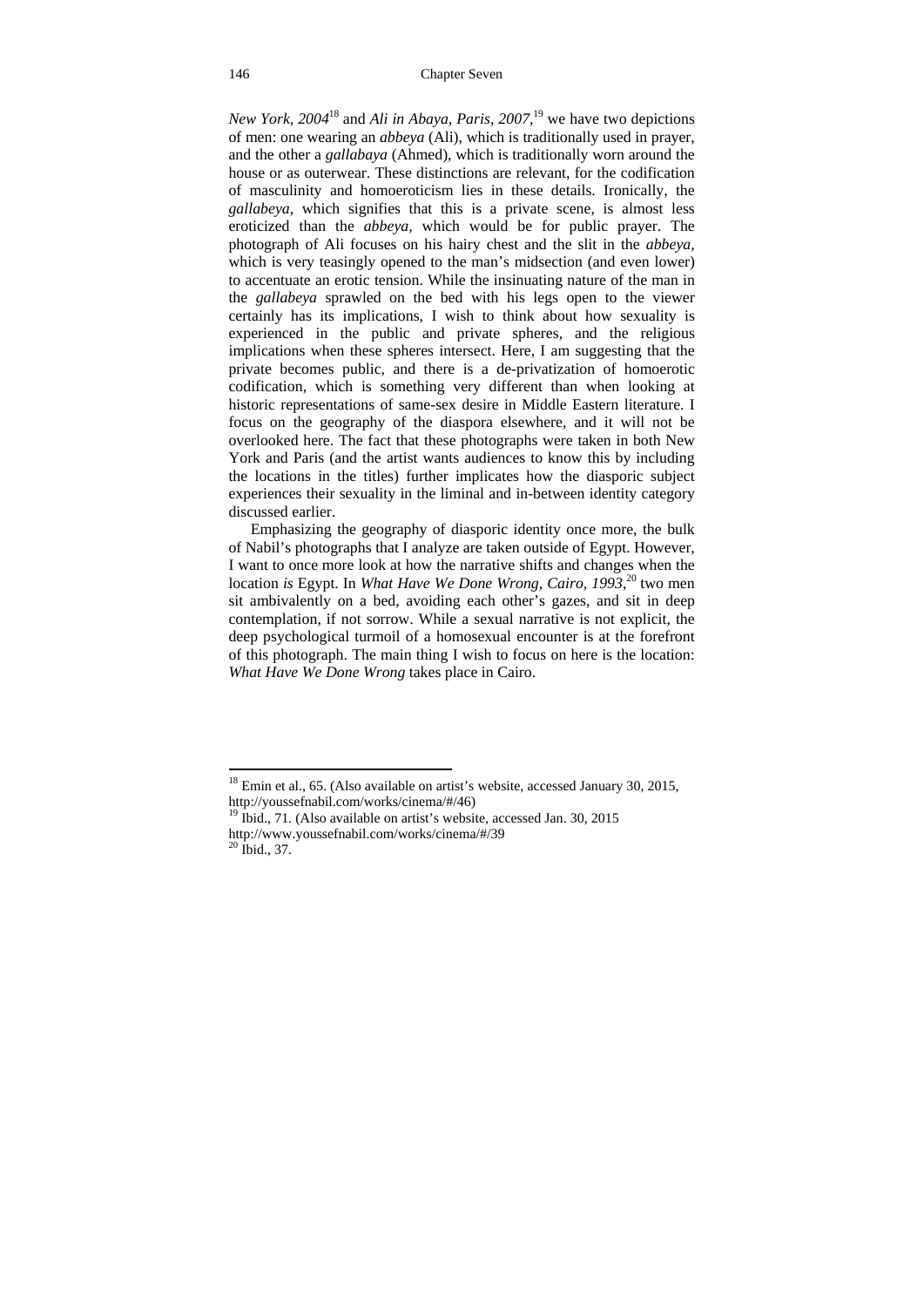Let us juxtapose this narrative with *Not Afraid to Love, Paris, 2005*<sup>21</sup> The sexual assertiveness present in this photograph is most certainly distinguished from the fear and trauma experienced in the Cairo representation. In the Paris narrative, the colours are much brighter and much more vibrant than the subdued pink and dark blacks in the Cairo picture.

Where *What Have We Done Wrong, Cairo* has an ominous underground feeling of hiding and shame due to the colour palette, lighting, and dramatic tension, *Not Afraid to Love, Paris* uses colour to imply stability and comfort. Even though the figures are not gazing at each other, the tension is relieved. It is because of this juxtaposition that the subversive nature of these photographs is subtle and seemingly problematic. Each image reflects the general attitudes of the locations, after which it was named. Cairo depicts a sense of shame and wrongdoing, where Paris implies freedom and a sense of peace. Each image seemingly adopts the homonormative tone of its cultural geography. Rather than reduce these complex images to part of what Joseph Massad calls the Gay International, a mission of homocolonialism and Western exceptionalism, I argue that by expressing and representing the real impact of of these cultural attitudes and emotion surrounding them, Nabil is reverting to local identity narratives and codes of masculinity and desire.

Nabil's photographs show the homosocial relations visible in premodern social couplings in the Middle East (as outlined earlier in the surviving Middle Eastern and later Islamic literature from the fourth to thirteenth centuries, narrating examples of homosocial relations and gay desire). These local narratives lie in the disidentification of normative Queer identity as it exists in the West and, instead, adopt a queerness rooted in male relations with men rather than predicating an identity category. This fluidity allows the subjects in Nabil's photographs to function outside the prescribed assumptions associated with Western queerness, and rather resembles the sexuality scripts that existed in the pre-colonial period. This is not to say that colonialism completely erased the local sexuality narratives outlined by Babayab, Najmabadi, Habib, and many others, and it does not assume an unproblematic notion that those sexuality scripts existed in a pure state. Bearing in mind Homi Bhabha's writings on hybridity and the location of culture, we can assume that a pure and uncontaminated sexuality script never existed in the Middle East,

<sup>&</sup>lt;sup>21</sup> Ibid., 53. Interestingly, this image appears on the cover of Brian Whittaker's book, *Unspeakable Love: Gay and Lesbian Life in the Middle East* (Berkeley: University of California Press, 2006).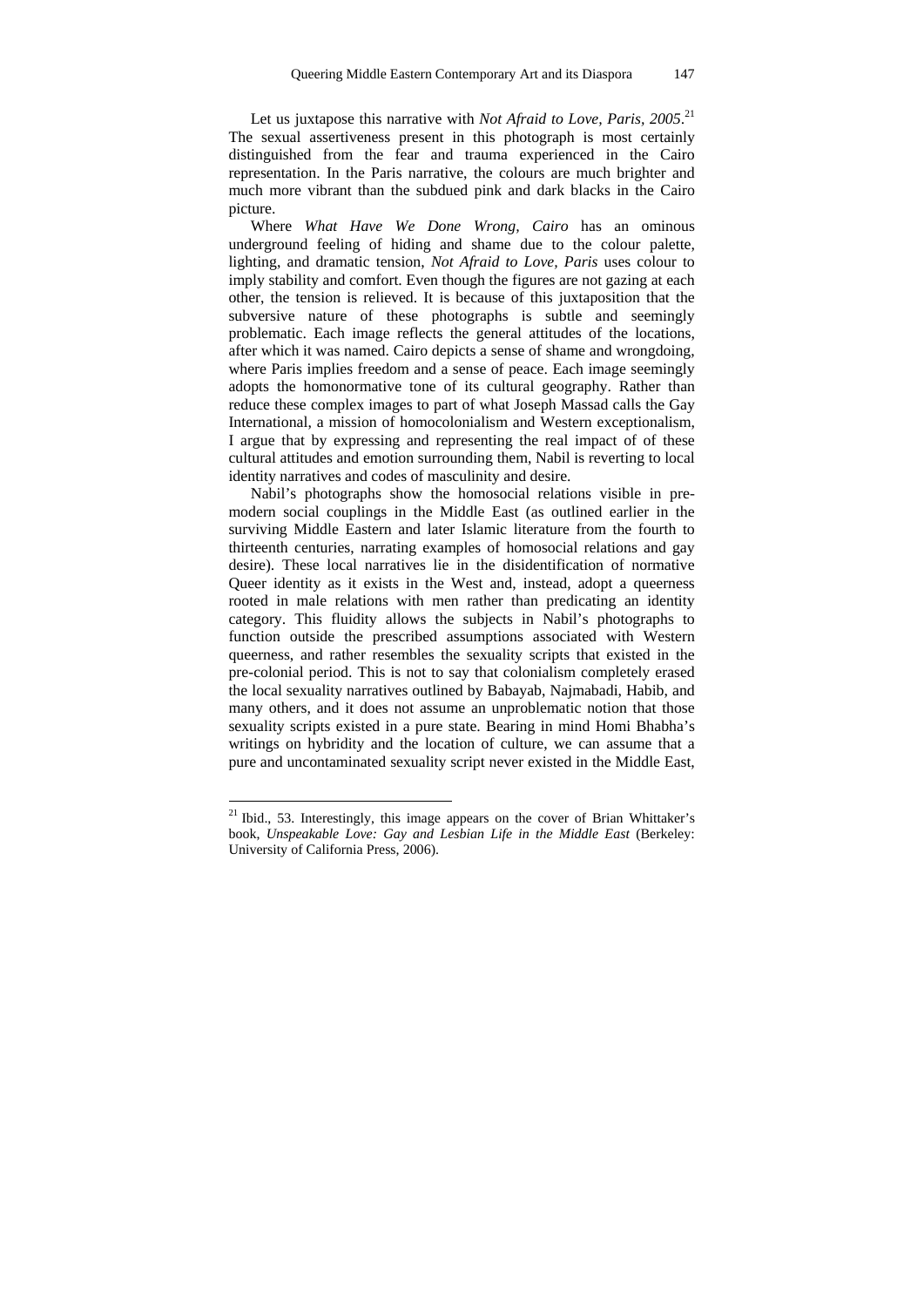even before colonization. What I suggest is to highlight how artists such as Youssef Nabil use photography to illustrate the local sexuality scripts that have become predominantly and overwhelmingly the Western Queer narrative. This narrative is steeped in identity formations that erase the fluid sexuality as seen in the Mamluk Elites of late medieval Egypt, or the homosocial female companionship in seventeenth-century Safavid Iran.<sup>22</sup> I argue that the revival of these local sexuality scripts is seen in Youssef Nabil's homoerotic photography, and that they have an openness to reject the rigidity of a Western Queer identity category. Rather, Nabil's photographs illustrate homosocial relations void of the mandatory homosexual identity that, I have argued, is a product of Western modernity.

The display of male intimacy as relating to homosocial couplings, rather than a gay sexual imagery, helps illustrate the complicated and immensely subversive nature of manifesting the sexuality of the diaspora in a visual language. In *Rashid With a Shisha in his Mouth, Paris, 2004*,<sup>23</sup> we have a scene of a topless young man reclining in shorts, in the act of smoking a shisha, an Egyptian water pipe. Once again rejecting a mandatory homosexuality and instead illustrating a moment of homosociality, Rashid is demonstrating a masculinity that is extremely vulnerable and arguably passive. With the seductive insinuation of Rashid smoking the shisha pipe, we are left with a culturally specific image of a young man engaging in the highly normative act of smoking a shisha with his friend. The vulnerability adds to a reading of the photograph as homoerotic, as it conflicts with the machismo that has been internalized in Western masculinity. With the anomalies of male relationships and of male bodies, Nabil is able to allude to a fluid same-sex desire without labeling the subject of the scene as homosexual. This distinction is essential, as it loosens the grip of the totalitarian gay identity that has been associated with Western queerness and makes it possible for local sexuality scripts to be both vocalized and visualized.

 $22$  This is in reference to Kathryn Babayan, "In Spirit We Ate Each Other's Sorrow': Female Companionship in Seventeenth-Century Safavid Iran," in *Islamicate Sexualities: Translations Across Temporal Geographies of Desire*, ed. Kathryn Babayan and Afsaneh Najmabadi (Cambridge, MA: Center for Middle Eastern Studies of Harvard University, 2008), 239-274. Due to the subject matter of Youssef Nabil's photographs, I do not engage with female desire or lesbian relations in this particular analysis. Babayan's text, however, illustrates another example of fluid identity formations present in Islamicate regions prior to colonization.

<sup>23</sup> Emin et al., *Sleep in My Arms*, 67.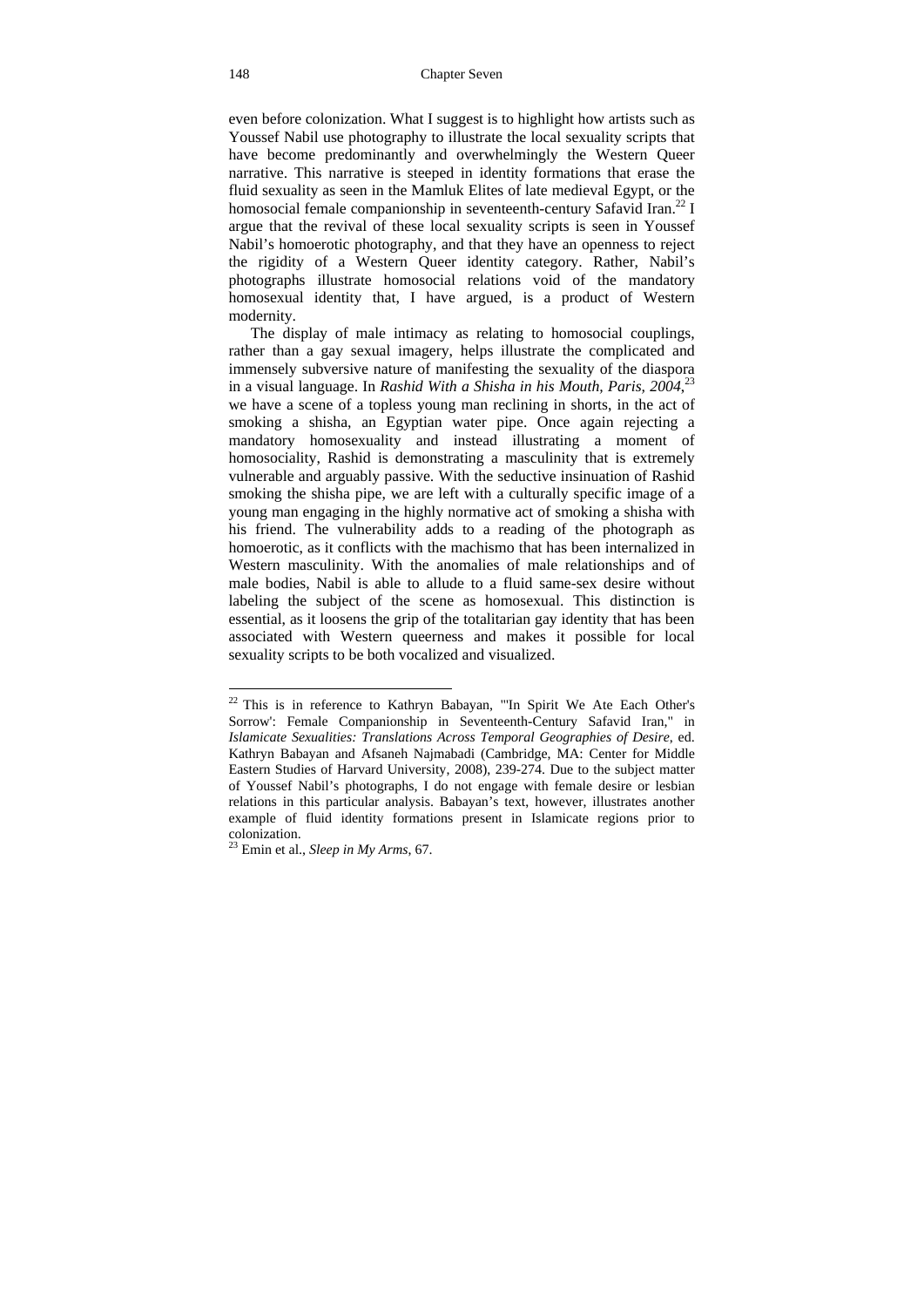The crux of this argument lies in the Middle Eastern diaspora in North America using these local identity narratives of alternative masculinities and codification in a transnational setting. In this way, the localization of homosexual desire, even in Western settings, such as Paris, can further help us understand these local networks of identity on a global scale and how the diasporic subjects in North America frame desire, using narratives that derive from their cultural heritage. What I want to see is whether we can reach a narrative that works beyond the dichotomy of oppression or acceptance, and instead examines a negotiation of diasporic sexuality by incorporating different sociological strategies to help self-identification categories become less dichotomous.

#### **Conclusion**

Narrative psychologist Sekneh Hammoud-Beckett has coined the term "letting-in" as a way to negotiate and alter Western narratives of coming out. This is a process that she describes as the conscious and selective invitation of people into one's "club of life," as she puts it. Here, letting-in is a process that is highly relevant to the diaspora, as it is a way to alter perceptions of what it means to live a truly gay life, and falsifies the Western need to become more visible in order to be complete. Nabil's artworks, discussed thus far, exemplify networks of communications that are different from the global-to-local homocolonial imposition of gay identity that most contemporary literature on the topic focuses on. Instead, I argue that these local networks are *let-in* by homosexual, queer, maledesiring subjects in North America, and Middle Eastern diasporic subjects then create an alternative coming-out narrative and identity script to the inscribed Western models. The visual reading of *Rashid With a Shisha in his Mouth, Paris, 2004* can illuminate how local instances of homosociality cite traditional sexuality scripts, and reject the Western queer identity narrative that becomes exclusionary in non-Western contexts. These photographs become just one set of examples of how local networks of identity are transmitted through visual language and how alternative sexuality scripts are written. $24$ 

 $24$  Though the dominant historiography of art contends that all non-Western art be compared and drawn from Western examples, it does sometimes prove valuable to take the art-historical narrative within a global context. To illustrate my point on subtlety and the difference between a homosociality and an overt homosexuality, we can compare American photographer Robert Mapplethorpe's photographs. The subtlety and identity nuanced within Youssef Nabil's photographs are nowhere to be seen in the vivid depictions of gay pleasure, BDSM, and gay sex. Avoiding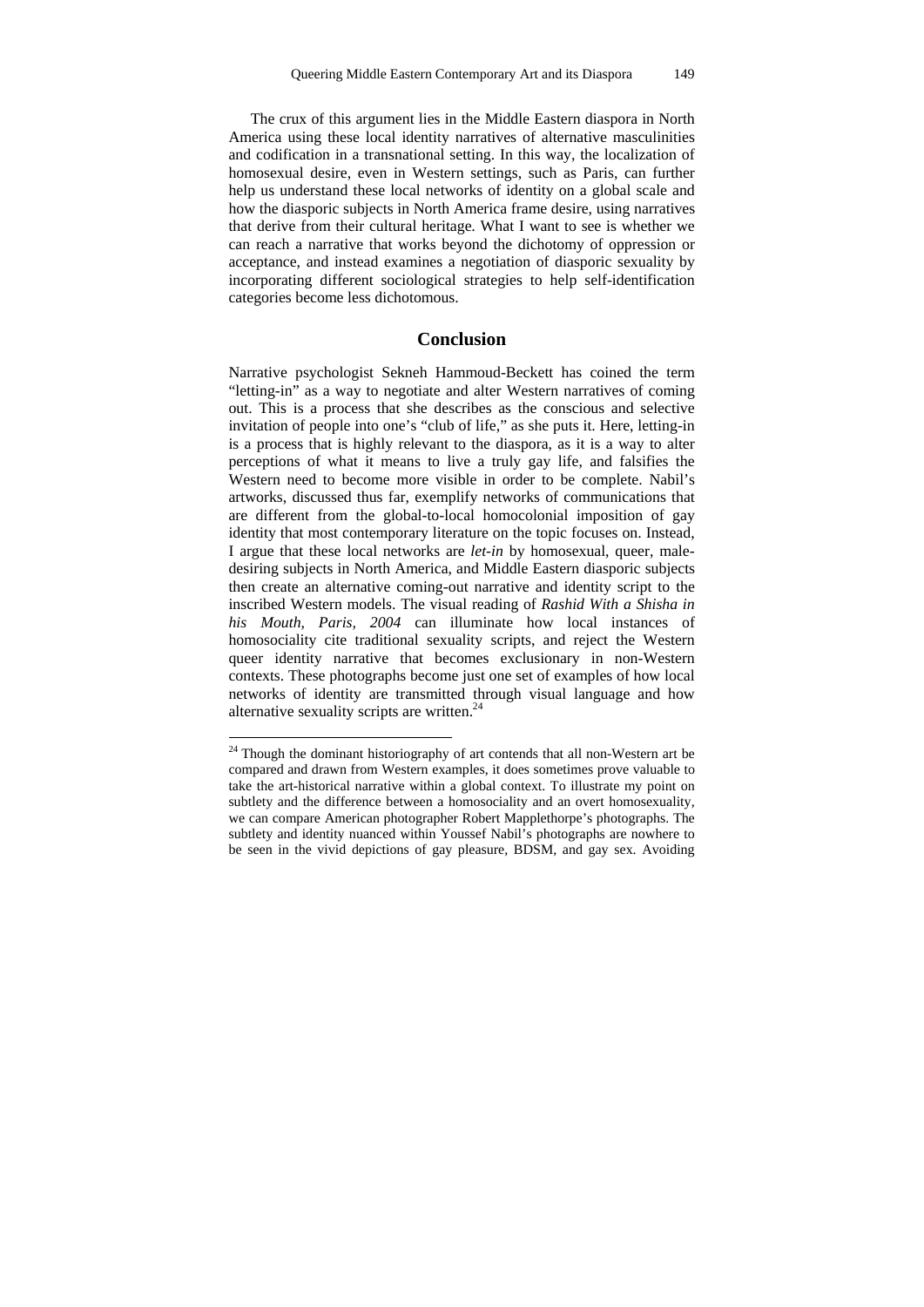Rahman Momin argues that Islamophobia and homophobia reinforce one another through a process of triangulation. Explaining the lack of belonging to either a Western or Arab discourse of sexuality, Momin claims the Muslim community sees a gay Muslim as an unviable identity, stemming from homophobia and larger systemic issues of racism in our post-9/11 societies. Similarly, Western gay communities also see the gay Muslim as an unviable identity due to Islamophobic and neo-Orientalist discourses that are used to other and isolate Arab narratives in themes of terrorism and social oppression.<sup>25</sup> With the unquestioned assumption of inherent homophobia within an Arab identity, the Western gay community upholds the impossibility of the gay Arab, and fits their existence within pre-existing models of Western homosexuality. Here, the gay Arab is stuck in a perilous existence, within an *in-between* status that makes them an unviable subject in both communities. It is this in-between or liminal existence that the current discourse on Western homosexuality does not account for; this also indicates an urgent need to re-conceptualize the terms in which we understand homosexual identity and its manifestations in social and cultural texts. Referring to the Middle Eastern diaspora in North America as Arab culture continued in America, <sup>26</sup> articulating Arabness becomes a difficult battle between rigid versions of the "Arab" and the "American." The dichotomization between the familiar (Europe, the West) and the strange (the Orient, the East)<sup>27</sup> was reinforced by US media, and, interestingly enough, by the immigrant community itself in an

value judgments on either set of artwork, it is necessary to highlight the different visual strategies seen in the American gay art movement, and contrast these strategies with the subtlety and strategic identity shifts present in contemporary photography of the Middle East and its diaspora. While I will not touch upon the work of John Ibson in this project, his writing on American photography before the Civil War in the 1950s shows a homosociality similar to that of the male relationships found in the photographs of Youssef Nabil. These mid-century American photographs highlight a sexuality script that is closer to the pre-modern sexuality script we see in the Middle East, one that rejects the totalizing label of gay identity. For more information, see John Ibson, *Picturing Men: A Century of Male Relationships in Everyday American Photography* (Washington, DC: Smithsonian Institution Press, 2002). 25 Rahman Momin, *Homosexualities, Muslim Cultures and Modernity* 

<sup>(</sup>Basingstoke: Palgrave Macmillan, 2014). 26 Nadine Naber, "Decolonizing Culture: Beyond Orientalist and Anti-Orientalist

Feminisms" in *Arab and Arab American Feminisms: Gender, Violence and Belonging*, ed. Rabab Abdulhadi, Evelyn Alsultany, and Nadine Naber (Syracuse, NY: Syracuse University Press, 2011), 78.  $^{27}$ Ibid.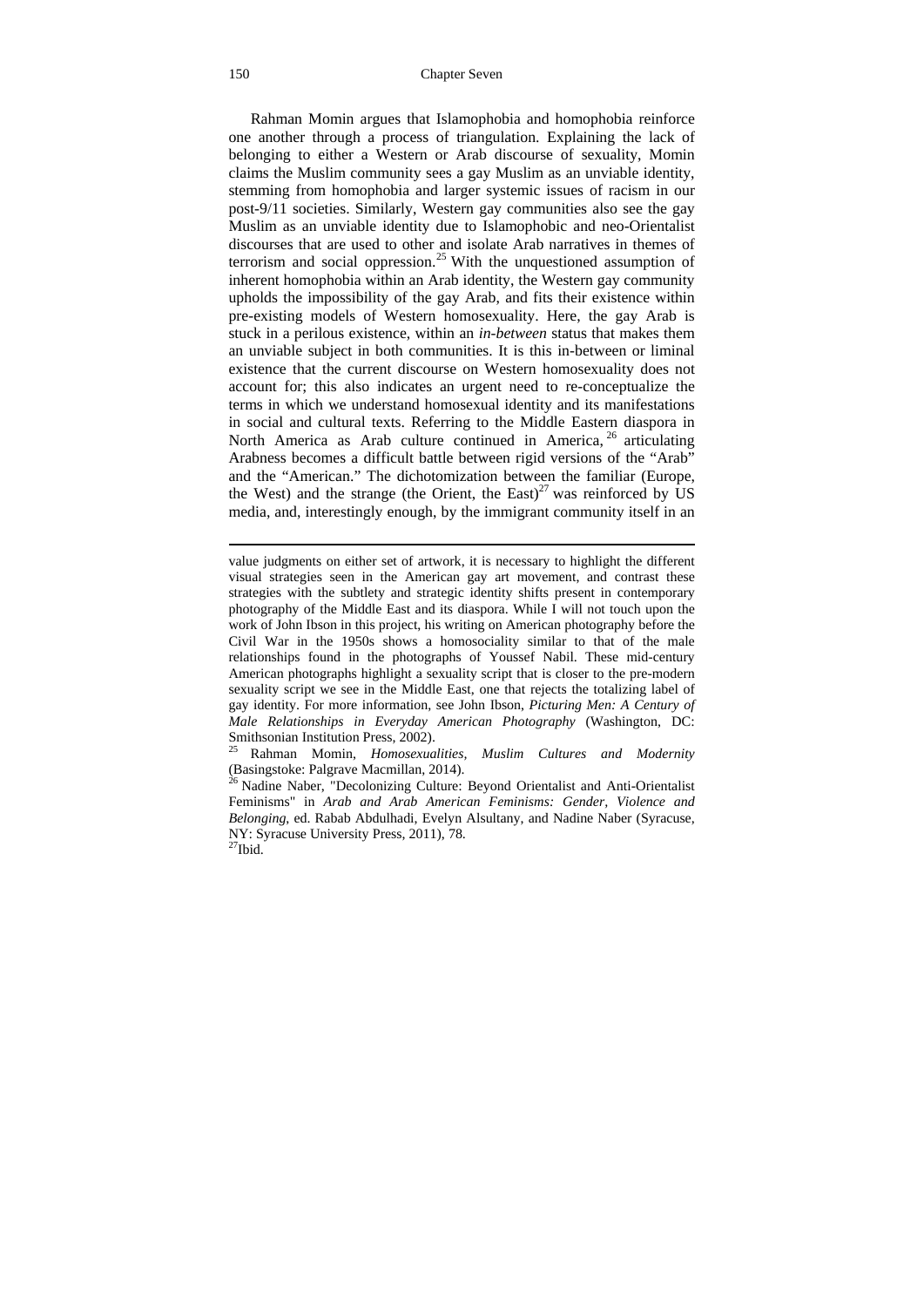attempt to distance itself from the media outlets seeking to define them. This leads to an intensification of culture by diasporic communities in North America due to this East versus West, Islamophobic discourse. Arab cultures<sup>28</sup> in North America then become more culturally conservative and religiously stringent, even more so than their counterparts in the homeland. Nadine Naber recounts that many of her neighbors in San Francisco had more socially conservative understandings of religion, family, gender, and sexuality than their counterparts in Jordan.<sup>29</sup> This conflict has to do with issues of culture and hybridity, their intersection, and how diasporic subjects *articulate* culture. What I argue is that given the importance of lived experience and firsthand accounts within sociological studies of expatriation, portraits such as those of Youssef Nabil's lend themselves to an understanding of the transnational experience and illuminate how culture and nationalism are articulated by the Middle Eastern diaspora in North America. The artworks of Youssef Nabil provide an exceptional case study to understand how culture and identity are navigated through political art production and how art is used as a means of necessity and an instrument for self-actualization.

The question we need to ask, then, is how we can work through this predicament of identity without re-inscribing the neo-colonialism of Western gay identity and ultimately reproducing Orientalist understandings of the East-West divide. How can we work past these harmful representations of trauma but still reflect the real lived pain experienced by gay transnational subjects? How can we move towards the possibility for non-viable subjects to become viable, and eventually move towards a place of healing? Theorizing about imperialism and international human rights law, Judith Butler writes that certain lives are not considered lives at all; they cannot be humanized, because their dehumanization occurs at a level that gives rise to a physical violence, delivering the message of dehumanization that is already at work in the culture.  $3\overline{0}$  This is how we can begin to define unviable and viable identities: dehumanization lies within the neo-Orientalist understanding of Arab sexualities within the strict parameters of being sexually stringent and "backwords" to the sexual models of the West. It is at this site of negation—negation of the local sexual narratives that existed long before contact with the West, negation of models of homosociality that exist

 $28$  This is not only specific to Arab communities; other immigrant communities also function within similar paradigms when outside of their homeland. 29 Naber, "Decolonizing Culture," 81.

<sup>30</sup> Judith Butler, "Violence, Mourning, Politics," *Precarious Life: The Powers of Mourning and Violence* (London: Verso, 2004), 34.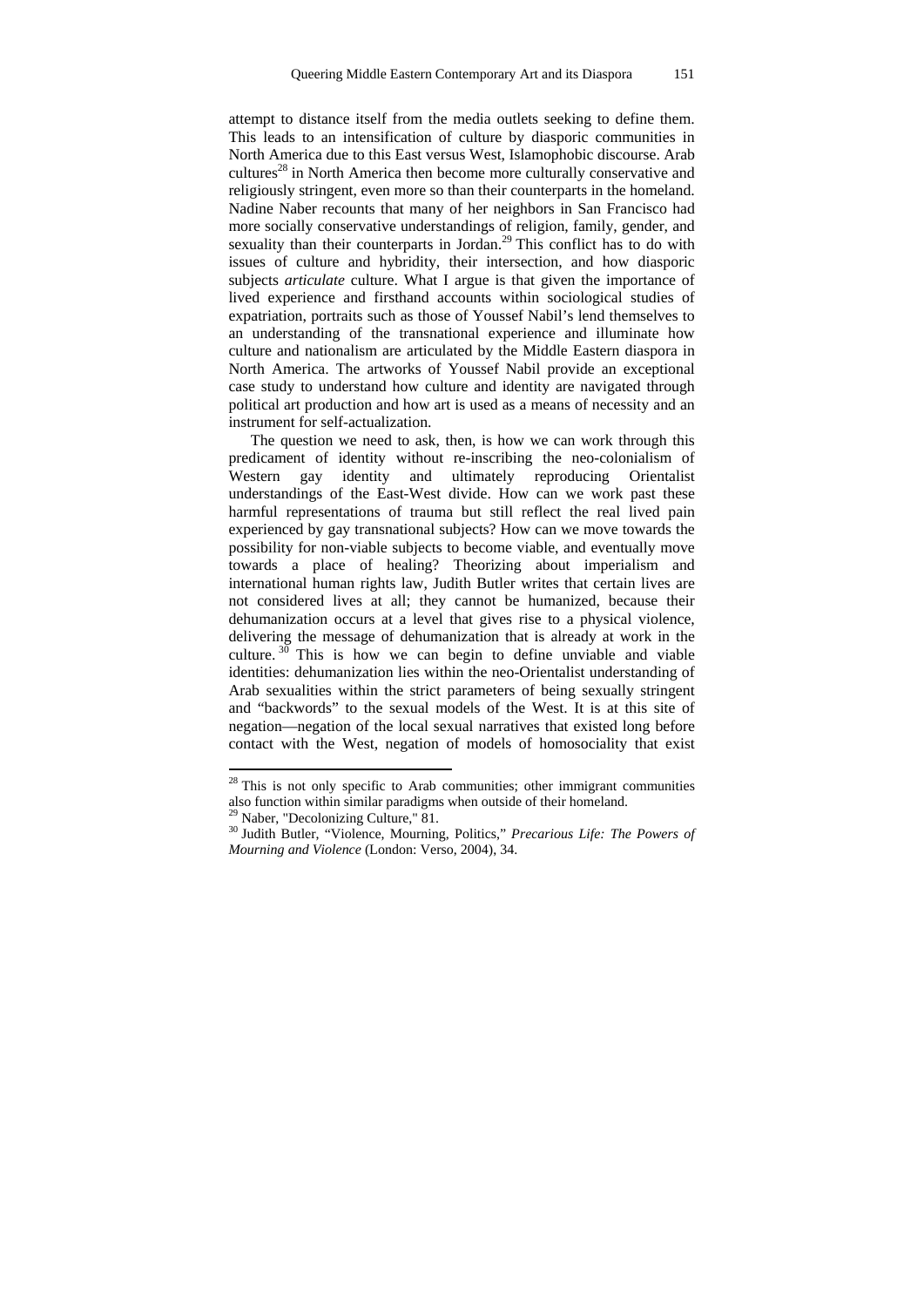today and function within their own local forms—that the gay Arab becomes an unviable subject to both the Western and Arab communities, to which they belong. Reviving the local models that existed and continue to exist today, but not conflating them to the Western visibility and coming-out measuring-stick, can result in these Queer Arab subjects becoming viable and living lives void of exile and exclusion in both their cultural and diasporic identities.

Momin has argued that intersectional identities (such as gay Arabs in the West) contribute to a disruption of modernity narratives that underpin Western exceptionalism through queer politics. Here the sheer *existence* of gay Arabs in Western communities (and even those still living in the Middle East) is a disruption of normative identity in either community setting. I wonder how we can bring this discussion of existence to one of codification rather than visibility. While being socially visible or invisible is politically relevant, if not integral, to our discussion, it is important to better identify how masculinity and gay desire are codified in a visual language, and how this language becomes a transcultural way to discuss complex issues such as these and represent a multiplicity of experiences.

Overall, gay Arab societies enjoy subtle networks of expressing sexualities and identities, and these networks have been strongly influenced and changed by discourses of modernity and Western imperialism. What I have found in my study is that the legacy of modernity has not yet erased these subtle networks of communication, and in-between subjects are conflicted by adhering to multiple identity narratives from multiple cultural sources. As we see the plight of the Queer Egyptian in *What Have We Done Wrong, Cairo, 1993*, we can interpret this gloom as the colonial pressure of Western homosexuality and the imperialism of a Queer identity category that actively erases culturallyspecific sexuality narratives that already existed. With the intimate artworks Nabil produces in Paris, Brooklyn, Harlem, and numerous other locations outside of Egypt, it becomes evident how diasporic identity and sexuality can globally portray the culturally-specific local narratives of sexuality. In this way, we can see how local sexuality narratives are not passively being colonized by Western Queer discourse; instead, localized understandings of sexualities are being internalized and conceptualized by the diaspora, as exemplified in Nabil's photographs. With the vulnerable images of Rashid taken in Paris or Ahmed in his djellabah in New York, artworks such as those of Youssef Nabil can contribute to understanding these local identity narratives, and how they manifest themselves in the lives of diasporic subjects globally.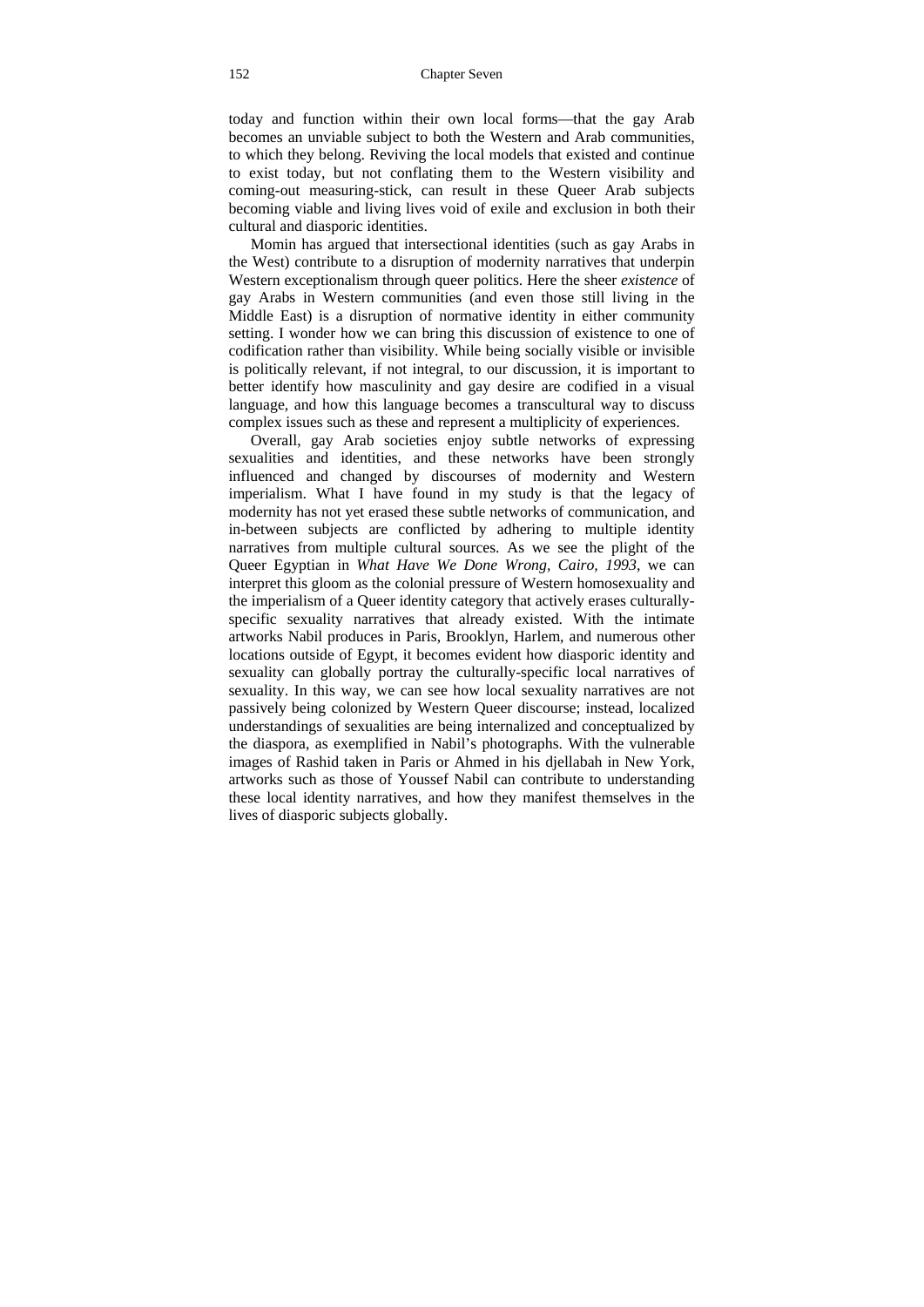### **Bibliography**

- Abdulhadi, Rabab. "Where is Home? Fragmented Lives, Border Crossings, and the Politics of Exile." In *Arab and Arab American Feminisms Gender, Violence, and Belonging.* Edited by Rabab Abdulhadi, Evelyn Alsultany and Nadine Naber, 315. Syracuse, NY: Syracuse University Press, 2011.
- Abdulhadi, Rabab, Evelyn Alsultany, and Nadine Christine Naber. *Arab and Arab American Feminisms: Gender, Violence, and Belonging*. Gender, Culture & Politics in the Middle East. 1st ed. Syracuse, NY: Syracuse University Press, 2011.
- Babayan, Kathryn, and Afsaneh Najmabadi. *Islamicate Sexualities: Translations Across Temporal Geographies of Desire*. Harvard Middle Eastern Monographs; 39. Cambridge, MA: Center for Middle Eastern Studies of Harvard University, distributed by Harvard University Press, 2008.
- Bereket, Tarik, and Adam Barryd. "The Emergence of Gay Identities in Contemporary Turkey." *Sexualities* 9, no. 2 (2006): 131-51.
- Butler, Judith. *Precarious Life: The Powers of Mourning and Violence*. London; New York: Verso, 2004.
- Eigner, Saeb, and Zaha Hadid. *Art of the Middle East: Modern and Contemporary Art of the Arab World and Iran*. London, England: Merrell Publishers Limited, 2010.
- Emin, Tracy, Youssef Nabil, Simon Njami, Mark Sealy, and Michael Stevenson. *Sleep in My Arms*. South Africa: Cape Town, 2007.
- Gayed, Andrew. "The Exilic Aesthetic: Articulations of Patriotism by the Expatriate." *Persona Journal, the Department of Theatre and Film Arts at the Superior School of Art in Portugal.* Experiments and Displacements 2, no 1 (2014): 37-54.
- —."Nationalism, Migration and Exile: The Photographs of Youssef Nabil." MA thesis, Carleton University, 2014.
- Hammound-Beckett, Sekneh. "Azima Ila Hayati An Invitation in to My Life: Narrative Conversations about Sexual Identity." *International Journal of Narrative Therapy and Community Work* 2007, no. 1 (2007): 29-39.
- Massad, Joseph Andoni. "Re-Orienting Desire: The Gay International and the Arab World." *Public Culture* 14, no. 2 (2002): 361-85.
- —. *Desiring Arabs*. Chicago: University of Chicago Press, 2007.
- Momin, Rahman. "Queer as Intersectionality: Theorizing Gay Muslim Identities." *Sociology* 44, no. 5 (2010): 944-61.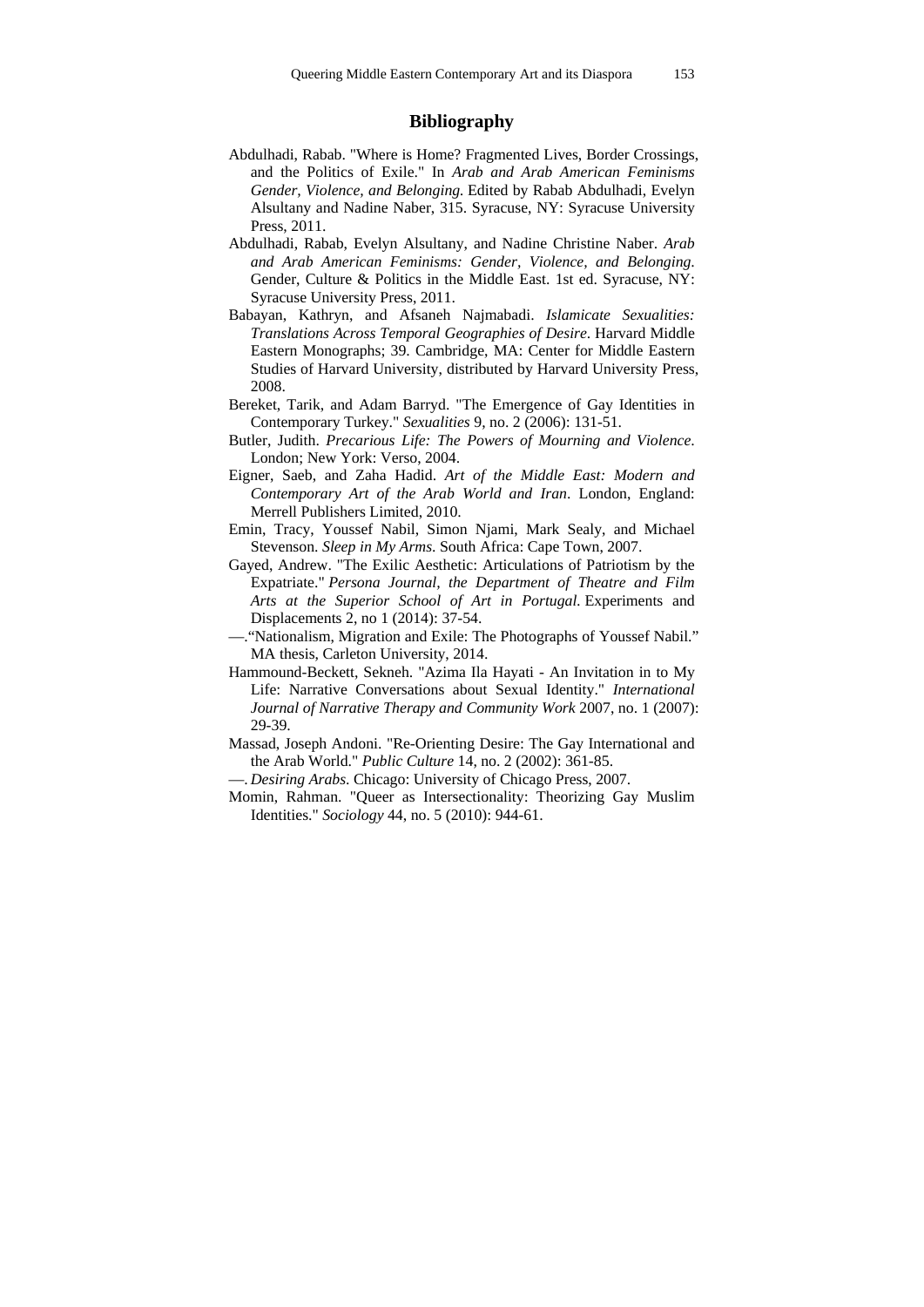- —. *Homosexualities, Muslim Cultures and Modernity.* Basingstoke: Palgrave Macmillan, 2014.
- Mignolo, Walter. *The Darker Side of Western Modernity: Global Futures, Decolonial Options*. Durham: Duke University Press, 2011.
- Murray, Stephen O., and Will Roscoe. *Islamic Homosexualities: Culture, History, and Literature*. New York: New York University Press, 1997.
- Naber, Nadine. "Decolonizing Culture: Beyond Orientalist and Anti-Orientalist Feminisms." In *Arab and Arab American Feminisms: Gender, Violence and Belonging.* Edited by Rabab Abdulhadi, Evelyn Alsultany, and Nadine Naber, 78. Syracuse, NY: Syracuse University Press, 2011.
- —. *Arab America: Gender, Cultural Politics, and Activism*. Nation of Newcomers: Immigrant History as American History. New York: New York University Press, 2012.
- Najmabadi, Afsaneh. "Mapping Transformations of Sex, Gender, and Sexuality in Modern Iran." *Social Analysis* 49, no. 2 (2005): 52-76.
- —. "Types, Acts, or What? Regulations of Sexuality in Nineteenth-Century Iran." In *Islamicate Sexualities: Translations Across Temporal Geographies of Desire*, edited by Kathryn Babayan and Afsaneh Najmabadi, 275-96. Cambridge, MA: Center for Middle Eastern Studies of Harvard University, 2008.
- —. "Genus of Sex or the Sexing of Jins." *International Journal of Middle East Studies* 45, no. 2 (2013): 211-31.
- —. *Women with Mustaches and Men without Beards: Gender and Sexual Anxieties of Iranian Modernity*. Berkeley: University of California Press, 2005.
- —. "SPECIAL SECTION Reorienting Sexuality: Reflections on the Study of Sexuality in the Middle East and North Africa - Mapping Transformations of Sex, Gender, and Sexuality in Modern Iran." *Social Analysis.* 49, no. 2 (2005): 54.
- Nabil, Youssef. Artist's website. Accessed January 30, 2015. http://www.youssefnabil.com/works/cinema/#/39
- —. Artist's website. Accessed January 30, 2015. http://youssefnabil.com/works/cinema/#/46
- Rowson, Everett. "Homoerotic Lisaisons among the Mamluk Elite in Late Medieval Egypt and Syria." In *Islamicate Sexualities: Translations Across Temporal Geographies of Desire*, edited by Kathryn Babayan and Afsaneh Najmabadi, 204-38. Cambridge, MA: Center for Middle Eastern Studies of Harvard University, 2008.
- Traub, Valerie. "The Past is a Foreign Country? The Times and Spaces of Islamicate Sexuality Studies." In *Islamicate Sexualities: Translations*